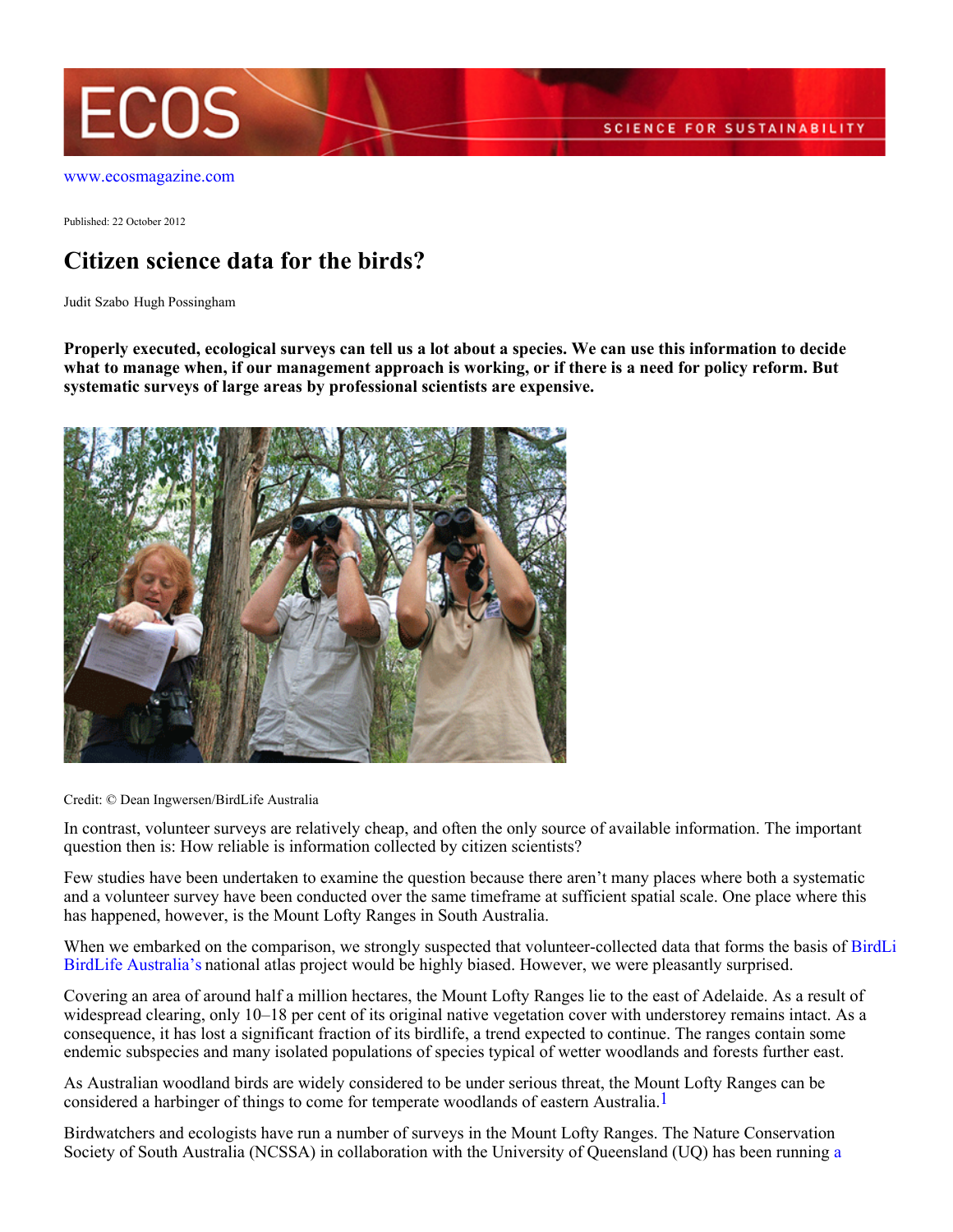[systematic survey there since 1998](http://www.uq.edu.au/ecology/mount-loftyranges-survey-long-term-regional-bird-data). The aim of the project was to detect changes in bird populations resulting from the clearance of native woodland. Ecologists also sought to better understand the population dynamics of species living in a fragmented system and the effectiveness of different habitat restoration initiatives. Surveys were focused on stringybark and gum woodlands.

Over the same time this 'planned' survey has been taking place, BirdLife Australia (formerly Birds Australia) has also been compiling volunteer-collected survey information from the Mount Lofty Ranges for its [Atlas of Australian Birds](http://www.birdlife.org.au/projects/atlas-and-birdata) project, one of BirdLife Australia's greatest resources. As with most other bird atlases being compiled around the world, it relies on data collected by volunteers using a standardised protocol. The Atlas has been running since 1998 and represents over 420,000 surveys across Australia, comprising over 10 million bird records collected by over 7000 atlassers.

Our aim was to compare data from the Mount Lofty Ranges from this national volunteer-based bird atlas program with data from the NCSSA/UQ survey. The BirdLife Australia survey was more extensive, in that data was collected from a much larger area of the ranges. The NCSSA/UQ survey, however, was more systematic – data was collected using a robust stratified sampling design.



## Credit: © Glenn Ehmke

Both datasets have several thousand observations over nine years, collected using the same method: the standard 2-ha/20-minute survey technique used by Birdlife Australia (ie observers have two minutes to list all species detected in an area of two hectares).

The site selection protocol is the only major difference between the two datasets: volunteers were free to choose their sites and the time of their visit, while those surveying under the NCCSA.UQ protocol were instructed to go to particular sites at particular times.

Our aim was to see if the two datasets are telling us the same story about bird numbers in the Mount Lofty Ranges and if it is possible to 'calibrate' the ad-hoc Atlas survey using the systematically collected data.

We undertook our analysis expecting to find significant differences between data from 'professionals' and 'citizens'. To our surprise, the results were surprisingly close, and the small differences that were detected are readily explained.

For example, the best estimate for the number of chestnut-rumped hylacola (an endangered subspecies) was 294 and 273 from the two surveys, while for other species the numbers were also surprisingly close: white-naped honeyeater (15,620; 13,113), fan-tailed cuckoo(2008; 2012).

In a few cases the differences were substantial. For example, the BirdLife Australia data indicates almost three times as many brown treecreepers as the NCSSA/UQ data. This may be a sampling bias by volunteers to the few best remaining woodlands. And some species such as the horsefield's bronze-cuckoo and mistletoebird are best detected by calls not known to many birders. These species were less frequently recorded by the volunteers.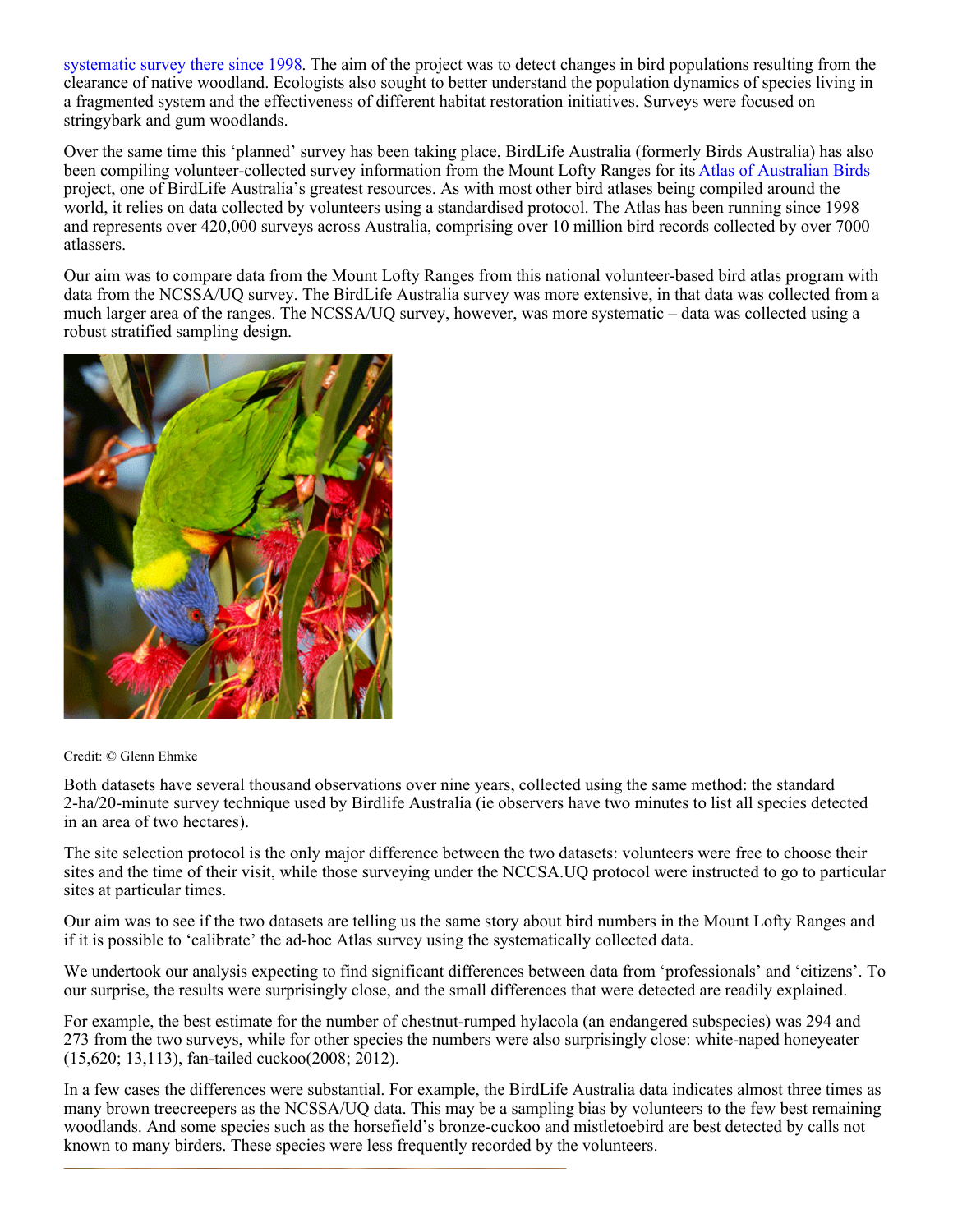

Credit: Simon Bennett/ [AustralAvianImages](http://www.australavianimages.com/gallery3/index.php) (one-off use licence only)

Despite the differences, overall reporting rates from the two schemes were strongly correlated. The systematic surveys recorded more species that are routinely recorded by call, while the Atlas surveys recorded more species found within edge and open habitats.

The bottom line is that citizen science can work. Indeed, with appropriate calibration using selected regional surveys, volunteer collected and weakly structured atlas data can be used to generate robust occupancy and minimum population estimates for many species at a regional scale.

And that's what we did.<sup>2</sup> Using the NCSSA/UO surveys to calibrate the BA survey data, we got one of the first regional estimates of the abundance of many bird species for any part of Australia!

So it's not really a question of citizen vs scientist so much as a proposition that science can add value and refine volunteer-collected information. That information can then be used to inform us about the true condition of our precious biodiversity.

*Dr Judit Szabo is a Research Fellow at Charles Darwin University, whose research interests include threatened bird conservation and monitoring, bird surveys and ecological modelling. Professor Hugh Possingham is Director, ARC Centre of Excellence for Environmental Decisions (CEED) and the NERP Environmental Decision Hub (NERP Decisions) at the University of Queensland who, by his own admission 'suffers from obsessive bird watching'.*

*This is a lightly edited version of an article from [Decision Point](http://www.decision-point.com.au/), the monthly magazine of the Environmental Decision Group, funded by CEED and NERP.*

*This week, 22-28 October, is National Bird Week. BirdLife Australia is hosting activities around the country - see [website](http://www.birdlife.org.au/get-involved/whats-on/bird-week) for details.*

Simon Bennett/ [AustralAvianImages](http://www.australavianimages.com/gallery3/index.php) (one-off use licence only) A brown thornbill: in carrying out a survey, beware of LBBs or 'little brown birds' like weebill, rufous whistler, buff-rumped thornbill, which can escape detection unless you are able to recognise their calls.

**If you're thinking of setting up your own survey...**